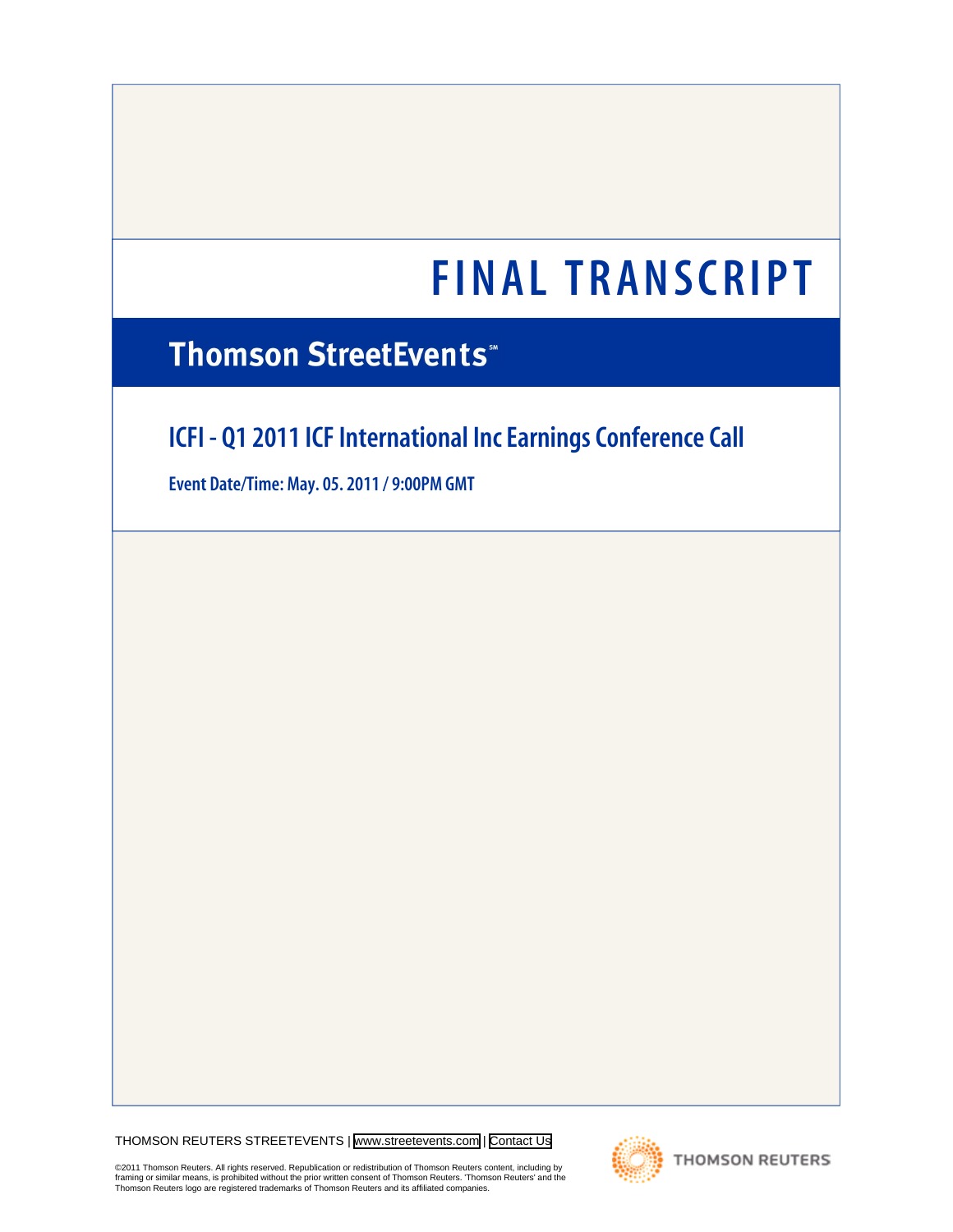**May. 05. 2011 / 9:00PM, ICFI - Q1 2011 ICF International Inc Earnings Conference Call**

# **CORPORATE PARTICIPANTS**

# **[Douglas Beck](#page-1-0)** *ICF International, Inc. - SVP*

**[Sudhakar Kesavan](#page-2-0)** *ICF International, Inc. - Chairman & CEO*

**[John Wasson](#page-3-0)** *ICF International, Inc. - President & COO*

**[Ron Vargo](#page-4-0)** *ICF International, Inc. - CFO*

# **CONFERENCE CALL PARTICIPANTS**

**[Joseph Vafi](#page-5-0)** *Jefferies & Co. - Analyst*

**[Bill Loomis](#page-6-0)** *Stifel Nicolaus - Analyst*

**[Erik Olbeter](#page-7-0)** *Pacific Crest Securities - Analyst*

**[Matt Hill](#page-7-1)** *William Blair & Co. - Analyst*

**[Eric Prouty](#page-8-0)** *Canaccord Genuity - Analyst*

**[Rick Escilson](#page-9-0)** *Wells Fargo Securities - Analyst*

**[Tim Quillin](#page-9-1)** *Stephens Inc. - Analyst*

# **PRESENTATION**

# **Operator**

<span id="page-1-0"></span>Welcome to the ICF International first-quarter 2011 conference call. During the presentation, all participants will be in a listen-only mode. Afterward, you will be invited to participate in a question-and-answer session. (Operator Instructions). As a reminder, this conference is being recorded on Thursday, May 5, 2011 and cannot be reproduced or rebroadcast without permission from the Company. And now I would like to turn the program over to Douglas Beck, Senior Vice President, Corporate Development. Please go ahead.

# **Douglas Beck** *- ICF International, Inc. - SVP*

Thank you, operator. Good afternoon, everyone and thank you for joining us to review ICF's first-quarter 2011 performance. With us today from ICF International are Sudhakar Kesavan, Chairman and CEO; John Wasson, President and COO; Ron Vargo, CFO; and Sandy Murray, Interim CFO.

During this conference call, we will make forward-looking statements to assist you in understanding ICF management's expectation about our future performance. These statements are subject to a number of risks that could cause actual events and results to differ materially and I refer you to our May 5, 2011 press release and our SEC filings for discussions of those risks.

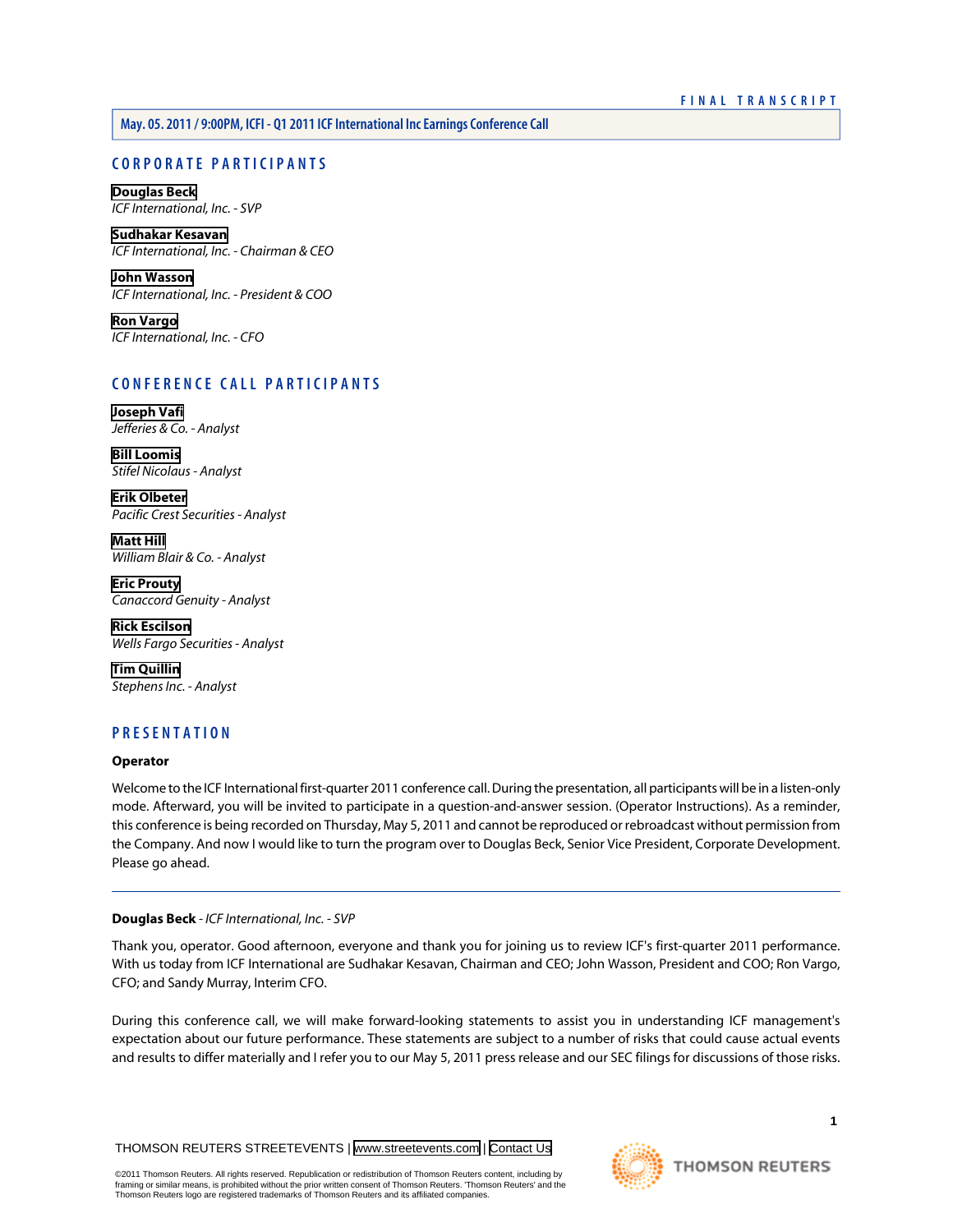# **May. 05. 2011 / 9:00PM, ICFI - Q1 2011 ICF International Inc Earnings Conference Call**

In addition, our statements during this call are based on our views as of today. We anticipate that future developments will cause our views to change. Please consider the information presented in that light. We may at some point elect to update the forward-looking statements made today, but specifically disclaim any obligation to do so. I will now turn the call over to our CEO, Sudhakar Kesavan, to discuss first-quarter 2011 highlights.

# <span id="page-2-0"></span>**Sudhakar Kesavan** *- ICF International, Inc. - Chairman & CEO*

Thank you, Doug and good afternoon, everyone and thank you for participating in today's call. We are pleased with our first-quarter performance as it represents a strong start to the year. Revenues came in firmly within expectations with the upside coming in our EPS, which reached \$0.39, exceeding the high end of our guidance range. This increased profitability resulted from the substantial growth of our domestic commercial business this quarter, which was up 40.8% from last year's level and up 14.7% sequentially.

The major drivers were energy efficiency programs and related performance incentives, additional environmental project management work that we did for utility clients around transmission infrastructure and a pickup in transaction-related work for utilities and other energy market participants. We are pleased with this increase in our commercial work. However, there is still some way to go before all facets of our commercial business regain the level of activity that they had prior to the downturn.

Our revenue performance by market in the first quarter demonstrated the advantages of our balanced portfolio of businesses. In 2010, our health, education and social programs business had above-average growth with revenues increasing by 17%. As you know, this resulted from our success in winning high-profile contracts in priority federal spending areas such as Head Start and Race to the Top, as well as our multiple contracts with large agencies such as the Center for Disease Control and the National Institutes of Health.

Despite some disruption from the federal government shutdown, we experienced solid demand from this market in this year's first quarter with revenue growth of 8% and we expect it to continue to be a strong contributor to our corporate revenue growth this year.

By contrast, in 2010, our energy environment and transportation business grew 7%, but was the fastest-growing market for us in the first quarter of this year, up 16% year-over-year. We are benefiting from our leadership position in energy efficiency program development and management, our recovery and transactional activity and work associated with transmission expansion by utilities.

The three growth drivers for ICF in this market are, one, increasing interest in renewables such as California's adoption of a 33% renewable portfolio standard in April; two, analysis focused on its affecting the mix of fossil fuels, including shale gas in the overall portfolio of our future energy supply; and three, emergency response programs as a result of a new concern about nuclear energy. Finally, our homeland defense security market showed revenue growth of 11.1%. This was due primarily to increased cyber work and Homeland Security training and evaluation.

A key takeaway here is that we believe the expertise ICF has across a broad range of market sectors, our mix of government and commercial clients and our flexibility in positioning the Company in high-growth areas provide us an important advantage within the current business environment.

First-quarter sales were relatively strong at \$217 million. We expect the second-quarter sales momentum will be impacted for the late March, early April threats of a government shutdown, which caused some dislocation with respect to contract awards. We are confident, however, that ICF's first-half 2011 sales will show growth over the comparable 2010 period.

We ended the first quarter with a seasonably stable backlog of \$1.4 billion and funded backlog of \$639 million. Our pipeline remained steady at \$2.6 billion after a strong sales quarter and was well-diversified across our major markets. At this point, I

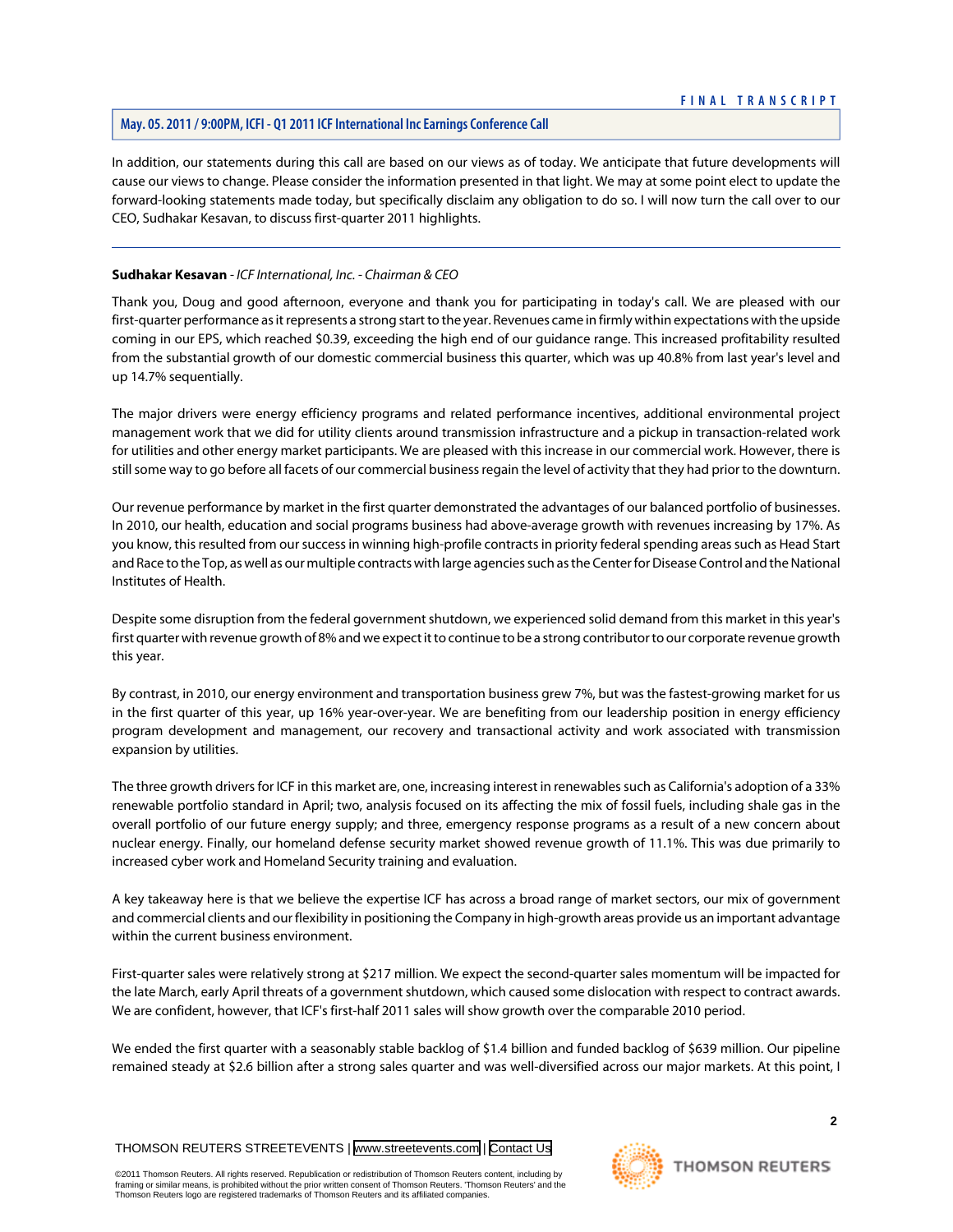would like to turn the call over to John Wasson, ICF's President, to provide additional insight into our first-quarter operations and awards. John?

# <span id="page-3-0"></span>**John Wasson** *- ICF International, Inc. - President & COO*

Thank you, Sudhakar, and good afternoon. As Sudhakar noted, we had a strong quarter of growth in revenues, earnings and sales. Our commercial sector had solid sales gains and as has been the pattern for many quarters, we continue to win new energy efficiency projects and additions to existing contracts.

While energy efficiency continues to show strength, commercial sales were quite balanced among many sectors. Among the more than 250 wins were projects that ranged from power and fuels market assessment, asset valuations, renewables and regulatory work in the utility sector, to critical infrastructure and cyber protection on the power grid to environmental management for transmission infrastructure and conservation efforts.

In the federal government space, we also achieved a number of key wins. In addition to the contracts mentioned in today's earnings release, other contract wins in the first quarter that have not been released include awards for technical support, IT, and cyber security contracts at key federal agencies.

As we noted in the last call, an important part of ICF's growth strategy is to gain placement on larger strategic contract vehicles such as the indefinite delivery/indefinite quantity contracts known as ID/IQs in order that we are positioned to bid on a regular stream of major projects with our key clients. Last quarter, we announced the win at the Centers for Disease Control known as CDC [SIMS], for which we are already submitting task order bids on large information technology and program support projects.

In the first quarter, we won another new \$100 million ID/IQ at CDC to provide evaluation and technical assistance for the US government's global AIDS effort and it is the first time in 10 years that the President's emergency plan for AIDS relief has its own ID/IQ.

ICF has great experience in this area and the win complements our position on the other existing ID/IQ by the issuing office, the Center for Global Health. Therefore, we are well-positioned to continue supporting this important aspect of CDC's mission.

Also, in the first quarter, we won a \$107 million ID/IQ at the EPA's Office of Environmental Information to support the agency's information technology solutions business information strategic support known as ITS-BISS program.

Although ICF has had many prime contracts at EPA over the years, this is the first time that we have been recognized as a leading contender for IT-related services and reflects our success in building our implementation capabilities. Please note that we assumed no sales or backlog dollars from these ID/IQ vehicles in our Q1 numbers.

Continuing on the sales front, I should note that our energy efficiency wins were not limited to the commercial space. In the first quarter, we won two very important energy efficiency contracts with the federal government. First, ICF continued its nearly two decade support of the ENERGY STAR programs by again winning the contract to promote energy efficiency products and higher standards in residential buildings valued at \$36.5 million. This is one of three ENERGY STAR contracts that ICF holds at EPA and this win helps to ensure our acknowledged leadership in this growing market at both the federal and state level.

Second, we also won a contract valued at up to \$10 million to support AID's energy efficiency for clean development program, which works with any US AID mission globally to promote energy efficient and what is referred to as low emissions development. This gives us a new international dimension for ICF to provide energy efficiency service for many of its overseas offices. And we already have been asked to provide support in three regions.



**3**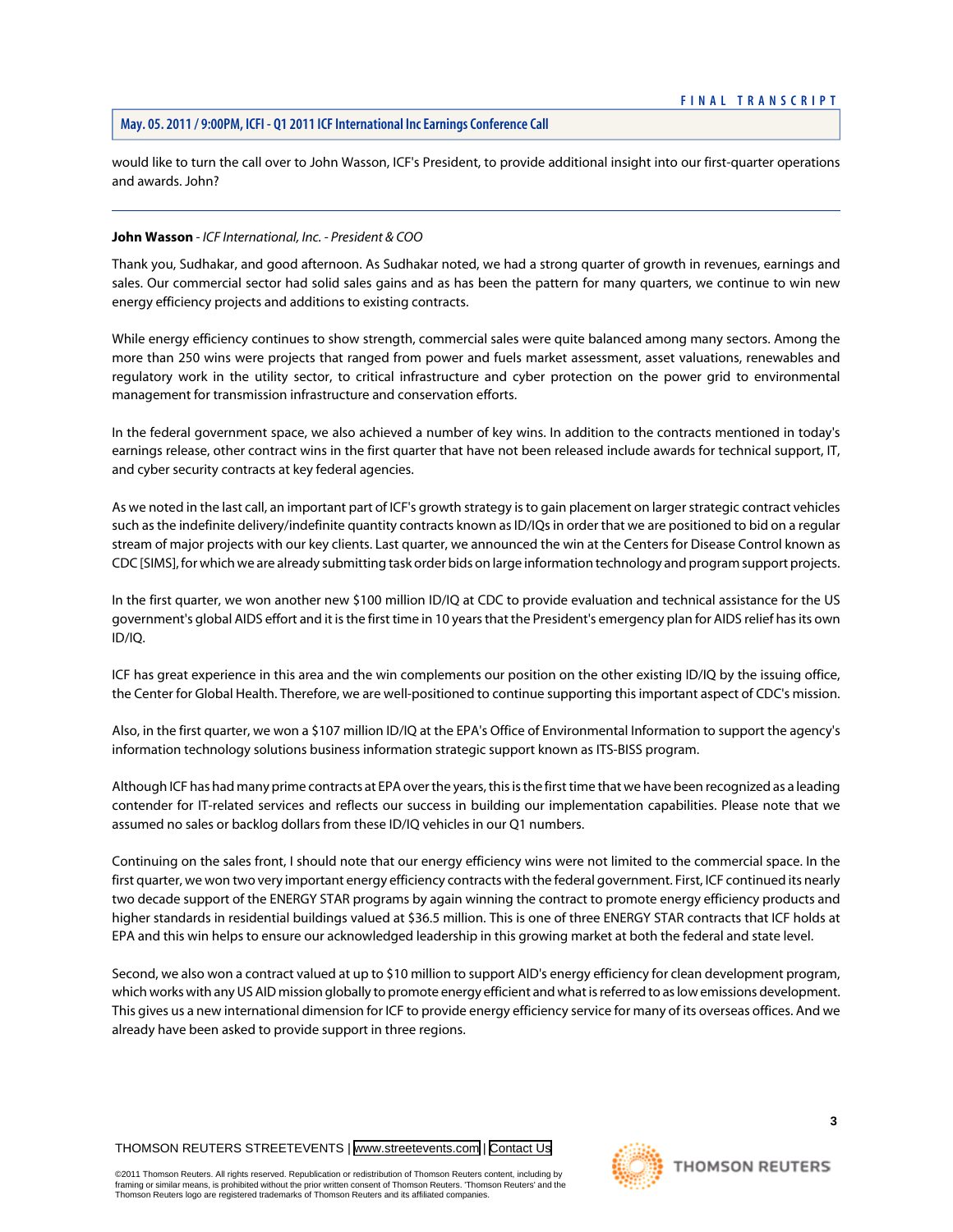# **May. 05. 2011 / 9:00PM, ICFI - Q1 2011 ICF International Inc Earnings Conference Call**

Our sales pipeline continues to be strong at \$2.6 billion despite the high level of contract wins this quarter. The pipeline, which includes only those leads that we have decided to pursue actively, include some 68 opportunities that are valued at \$10 million or greater and 20 opportunities valued at \$25 million or greater and the pipeline is well balanced among our major markets.

Finally, our rate of personnel turnover, which was 3% in Q1, continues to be below the industry average. Now, I will turn the call over to our CFO, Ron Vargo, to review the first-quarter financial results. Ron?

# <span id="page-4-0"></span>**Ron Vargo** *- ICF International, Inc. - CFO*

Thanks, John and good afternoon. Total revenue for the first quarter of 2011 was \$194.7 million, an increase of 11.6% over the 2010 first-quarter revenue of \$174.4 million. This quarter's gross profit increased to \$76.5 million compared to \$66.9 million in last year's first quarter. Our gross profit margin was 39.3% compared to 38.3% in the first quarter of 2010. The improvement in gross profit margin was attributable in part to the growth in revenue from our domestic energy-related clients. And both quarters had lower-than-average subcontractor and other direct costs as a percent of total revenue, about 22.8% in 2011 and 21.8% in 2010.

Indirect and selling expenses were \$57.9 million in the quarter, up from \$51 million reported in the 2010 first quarter, reflecting an increase in indirect labor expenses, including bid and proposal costs associated with the growth in the size of the firm. Indirect and selling expense as a percent of revenue was 29.7% compared to 29.3% in the first quarter of 2010.

Amortization of purchased intangibles was \$2.4 million in the first quarter of 2011, down from \$3.1 million in the first quarter of 2010 and depreciation and amortization was \$2.8 million compared to \$2.7 million in the first quarter of last year.

Total operating costs and expenses in the first quarter of 2011 were \$63.1 million compared to \$56.8 million in the first quarter of 2010, an increase of 11%. And operating income in the first quarter of 2011 was \$13.4 million compared to \$10.1 million in the first quarter of 2010, an increase of 32.9%. The increase in operating income reflects growth in gross revenue that increased at a rate higher than that of our operating costs.

Primarily as a result of lower debt balances, interest expense was approximately \$0.6 million this year, down from \$1 million in the first quarter of 2010 and the effective tax rate in the quarter was 40.0% versus last year's 40.8%.

Net income was \$7.7 million in the quarter, or \$0.39 per share, based on 19.8 million fully diluted weighted average shares compared to \$5.4 million, or \$0.28 per share, based upon 19.5 million fully diluted weighted average shares in the first quarter of 2010. Cash flow from operating activities was \$13.8 million in 2011 compared to \$15.9 million in 2010. And our days sales outstanding, including the impact of deferred revenue, was 74 days compared to 78 days in the first quarter of 2010.

During the first quarter of 2011, our capital expenditures totaled \$1.7 million and we reduced our debt balance by \$5 million to \$80 million at the end of the quarter and continue to have a strong balance sheet ending the quarter with a debt to total capital ratio of 18%.

For full-year 2011, based upon our current portfolio of business, we expect the amortization of our intangible assets to be \$9.5 million and depreciation and amortization to be approximately \$11 million, capital expenditures to be between \$10 million and \$11 million, interest expense of about \$2.5 million and the full-year tax rate to be approximately 40%.

And finally, fully diluted weighted average shares in the second quarter and for the full-year 2011 to be approximately 19.9 million and 20.1 million respectively. Thank you and with that, I would like to turn the call back over to Sudhakar.

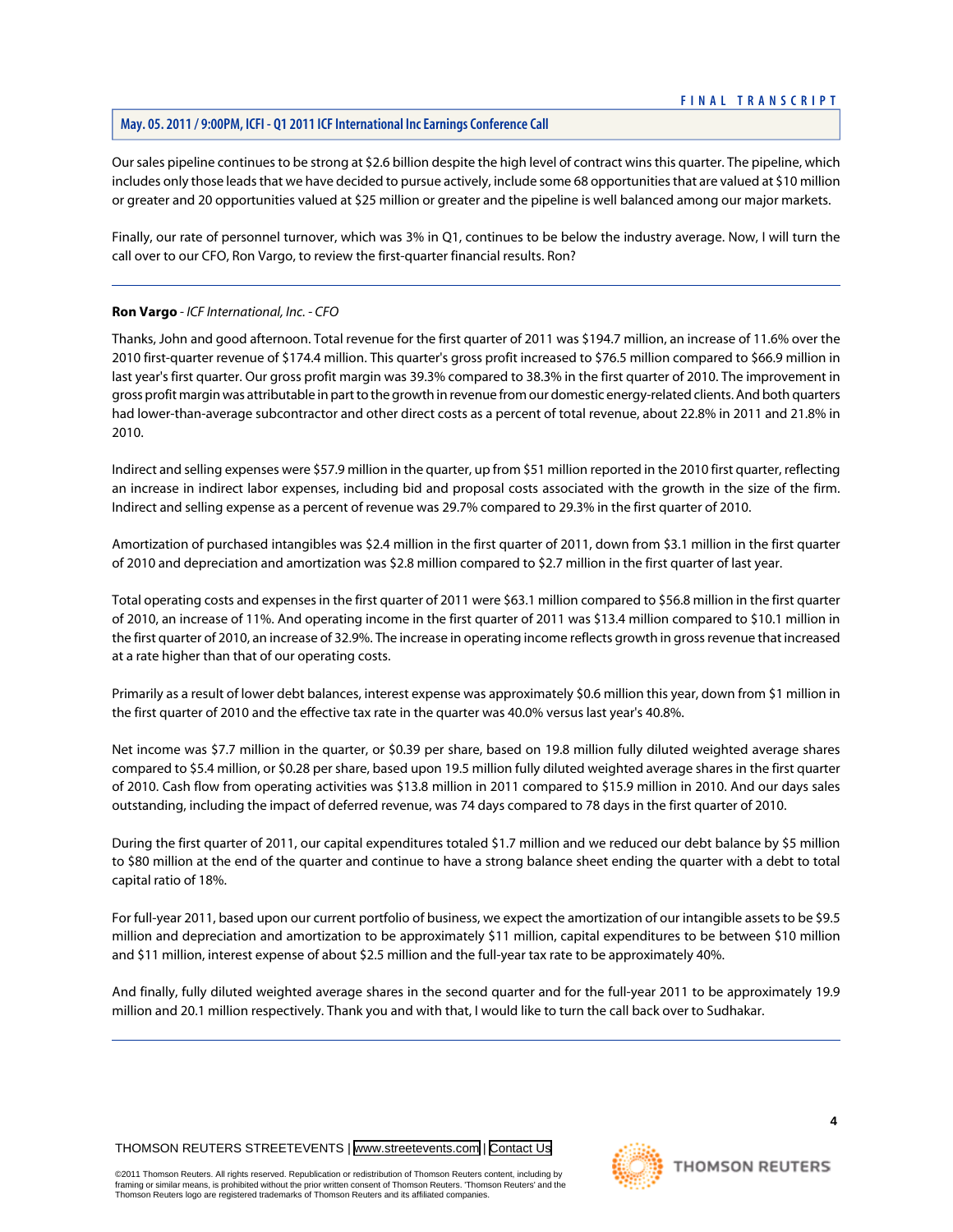# **May. 05. 2011 / 9:00PM, ICFI - Q1 2011 ICF International Inc Earnings Conference Call**

#### **Sudhakar Kesavan** *- ICF International, Inc. - Chairman & CEO*

Thank you, Ron. Before reviewing our guidance, I would like to note that this is Ron Vargo's last conference call as our CFO and that we appreciate the contributions he has made here and wish him the very best. As you know, we have named Sandy Murray as Interim CFO and we expect that you will have an opportunity to meet her over the next several months.

Based on our funded backlog at the end of the first quarter and our business trends, we reaffirmed our revenue guidance for the full year of 2011 of \$830 million to \$865 million and we have reaffirmed our fully diluted EPS guidance of \$1.63 to \$1.73.

For the second quarter, we expect revenues to be in the range of \$212 million to \$220 million. Earnings per diluted share are expected to be between \$0.43 and \$0.47. At this point, operator, I would like to open the call to questions.

# **QUESTIONS AND ANSWERS**

# **Operator**

<span id="page-5-0"></span>(Operator Instructions). Joseph Vafi, Jefferies & Co.

#### **Joseph Vafi** *- Jefferies & Co. - Analyst*

Hey, guys, good afternoon and good results. I was wondering if we could drill down into, I guess, the bookings number or the awards in the quarter. It trended pretty well, just slightly book-to-bill above 1 at the 217. How much did commercial benefit that bookings number versus some of the core government business?

# **John Wasson** *- ICF International, Inc. - President & COO*

Yes, this is John Wasson. I think I would expect commercial to be proportional to its overall percentage of the Company's revenue. So I think it is in the range of 20% of our total sales were in commercial. I don't think there was anything unusual in commercial sales in the first quarter.

#### **Joseph Vafi** *- Jefferies & Co. - Analyst*

Okay. And then I think, Sudhakar, did you say that you still, despite the latest threat of a shutdown, that you still expect bookings to be up in the first half of 2011?

#### **Sudhakar Kesavan** *- ICF International, Inc. - Chairman & CEO*

Yes, that is what I said, that the bookings would be up first half of 2011 as compared to first half of 2010. I think the thing which I was saying was that the bookings in quarter two, because of the shutdown threat and because everyone in the government was focused on figuring out how to -- what to do in the shutdown, I think some of the awards might move to the right. So the quarter two bookings will be okay, but not as robust as we normally expect in the normal course.

As you know, we have said in the past that Q1 is low, Q2 is higher, Q3 is the highest and then Q4 goes down. In our case, I think Q2 we hope will be good, but still I think we have enough in the pipeline to -- when you add up Q1 and Q2, it will be more than -- for 2011 first half, it will be more than Q1 plus Q2 (inaudible) 2010 first half.

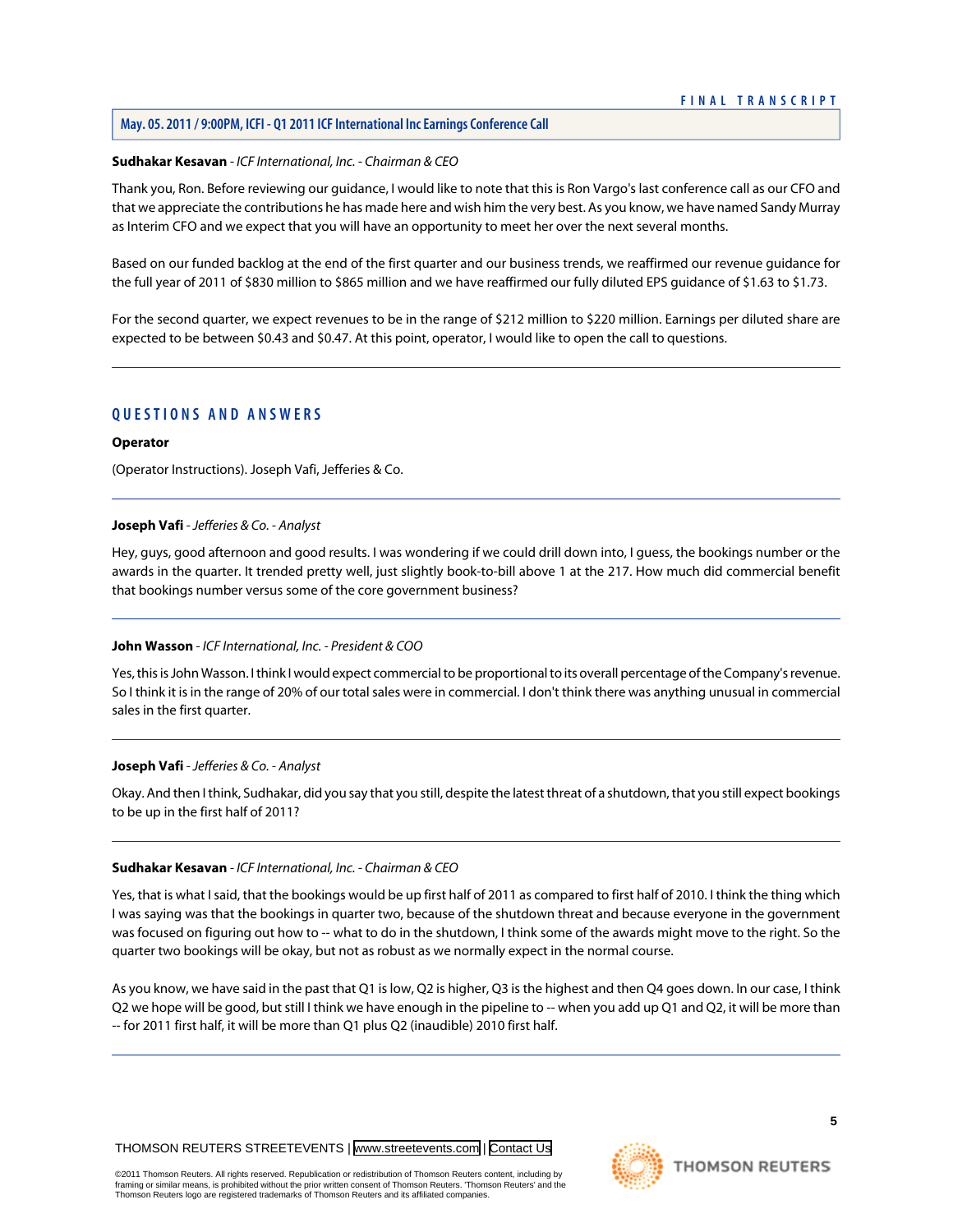#### **Operator**

Bill Loomis, Stifel Nicolaus.

# <span id="page-6-0"></span>**Bill Loomis** *- Stifel Nicolaus - Analyst*

Hi, thank you. Good results also. Just can you talk a little bit -- when I run the map on the segment growth, great growth on commercial, but federal slowed down quite a bit. Can you just talk about that and the expectations of the year-over-year federal growth as we go into the second quarter and the second half? What was the reason for the deceleration there?

# **Sudhakar Kesavan** *- ICF International, Inc. - Chairman & CEO*

I think federal has -- there was some on the health side. We basically -- there was -- one or two contracts were slowing down. The other contracts were cranking up. I think as the CDC contract and as the big ID/IQs start, hopefully winning task orders on them, the federal growth in that health sector will accelerate.

On the energy side of the house, it is a 50/50 federal -- actually 50% government, 50% commercial. So I think in that world, the federal work last year was almost around 8%, 9%, 10%. And I think this year will be the same rate. I think last year, our health arena, the federal growth was very rapid and I think that will regain momentum as we win some of these CDC jobs. So I think it is going to be in the 9% to 13% range, as we've said, because that is what our guidance is and the federal business is a very significant portion of our overall business.

We are pretty optimistic about the federal business being pretty solid going forward. It certainly slowed down because of the health business, but I think that will hopefully crank up in the second half of the year.

# **Bill Loomis** *- Stifel Nicolaus - Analyst*

Okay, and a follow-up. The international picked up or was up sequentially I should say and had good growth year-over-year. What are your expectations there for the next few quarters in the pipeline on international?

# **Sudhakar Kesavan** *- ICF International, Inc. - Chairman & CEO*

International, our scale is a little small, so we think that it will hopefully continue to pick up going forward. We need to get some scale internationally and we are looking hard to see how we can get that scale either through acquisition, which is the obvious method. So we are quite focused on making sure that we grow the international business because we want to balance our geographical portfolio.

So we are certainly focused on growing it. Will it make a difference to the overall -- move the needle for the overall Company? It will move the needle to the extent it does now, but unless we do an acquisition in the international sector, it is going to be hard for us to make it significant. But we are quite focused on organic growth, as well as acquisition growth and hopefully that will happen in the next few quarters.

# **Operator**

Erik Olbeter, Pacific Crest Securities.

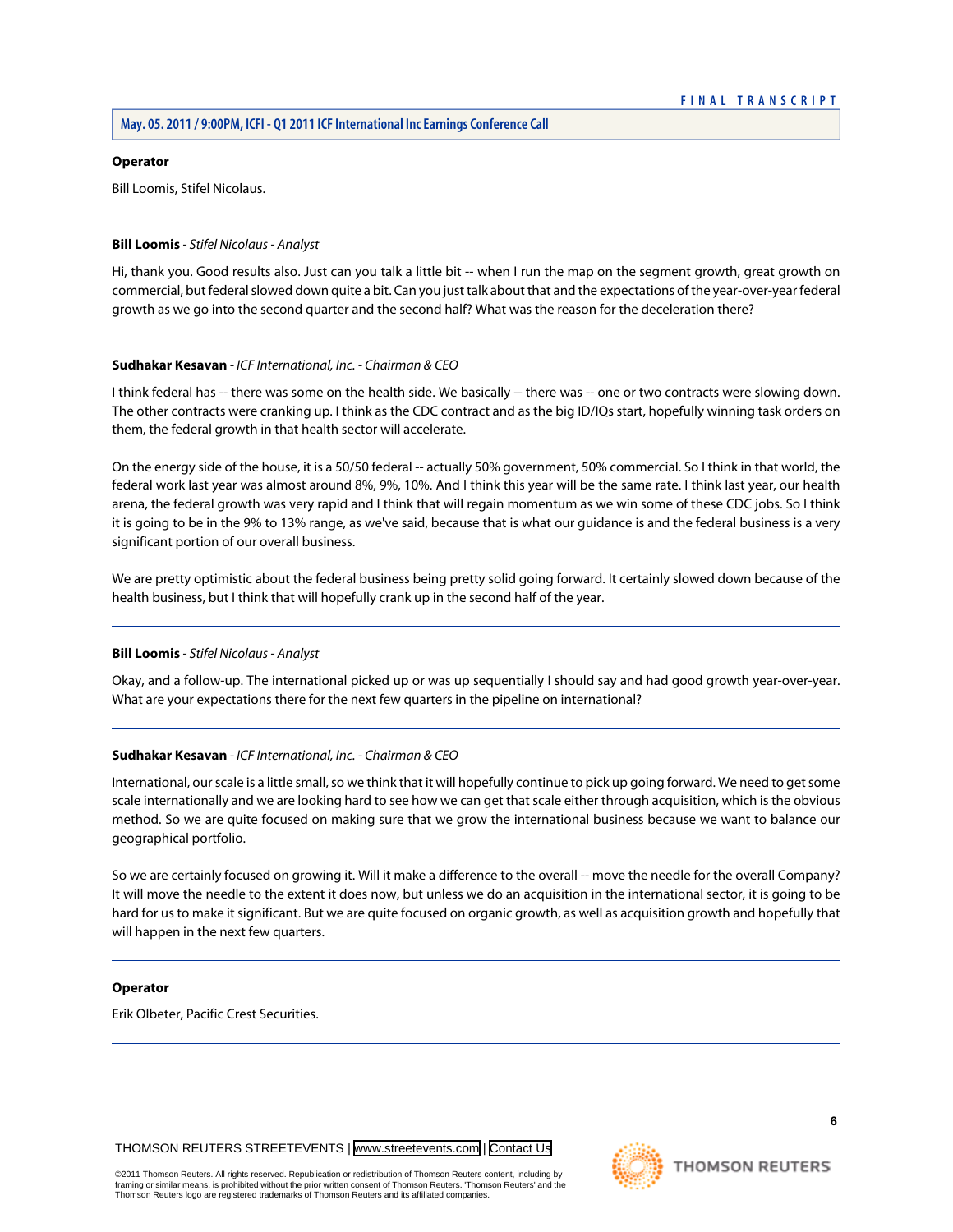# <span id="page-7-0"></span>**Erik Olbeter** *- Pacific Crest Securities - Analyst*

Hi, good afternoon. I was wondering if you could give us a little more detail on your expectations of the commercial business with respect to gross margins going forward for the rest of the year. It seemed like you got a pretty good pickup this quarter. Would you expect it to contribute to gross margins through the end of the year?

# **Sudhakar Kesavan** *- ICF International, Inc. - Chairman & CEO*

Yes, I think that we had a pretty good pickup this quarter. I think that we think that the gross margin, because of the commercial business cranking up, will be somewhere in between what we did last year, which was 37.7% and what we did this first quarter, which was 39.3%. So I think that it will be somewhere in between. We will have a better sense as we go through the second quarter and as the commercial business hopefully stays strong going forward. So we certainly see an uptick in the gross margin overall for the Company because of the commercial business picking up.

# **Erik Olbeter** *- Pacific Crest Securities - Analyst*

Right. And then on that commercial side, did you guys see a pickup in your aviation business in the quarter?

# **John Wasson** *- ICF International, Inc. - President & COO*

This is John Wasson. No, I think the aviation business remains flat. I think there is a few green shoots. We have seen some opportunities certainly in the financial and technical services and in the management consulting. So there is early indications for a cause for optimism, but overall I think that one piece of the commercial business still remains flat for us.

#### <span id="page-7-1"></span>**Operator**

Tim McHugh, William Blair.

# **Matt Hill** *- William Blair & Co. - Analyst*

Hi, this is Matt Hill in for Tim McHugh today. I had a question on the new contracts in the quarter. It looks like the \$217 million, I am just wondering roughly what the proportion of that is to some previously announced ID/IQ contracts?

#### **Sudhakar Kesavan** *- ICF International, Inc. - Chairman & CEO*

We have no revenue from the previously announced ID/IQ contracts. As we've said, the CDC SIMS, the global AIDS contract and the ITS-BISS contract we have just one over the last three or four months and we are in the process of looking at outquarters and bidding them. So ID/IQ is traditionally -- they are new ID/IQs. We don't include any of their potential revenues either in backlog and since we have not heard on any of these task order sales, there is no revenue in the sales effort -- in the sales revenue for the first quarter. So there is zero there.

# **Matt Hill** *- William Blair & Co. - Analyst*

Okay. And then with the large IT project at the EPA, how much revenue did you see from that in the first quarter?



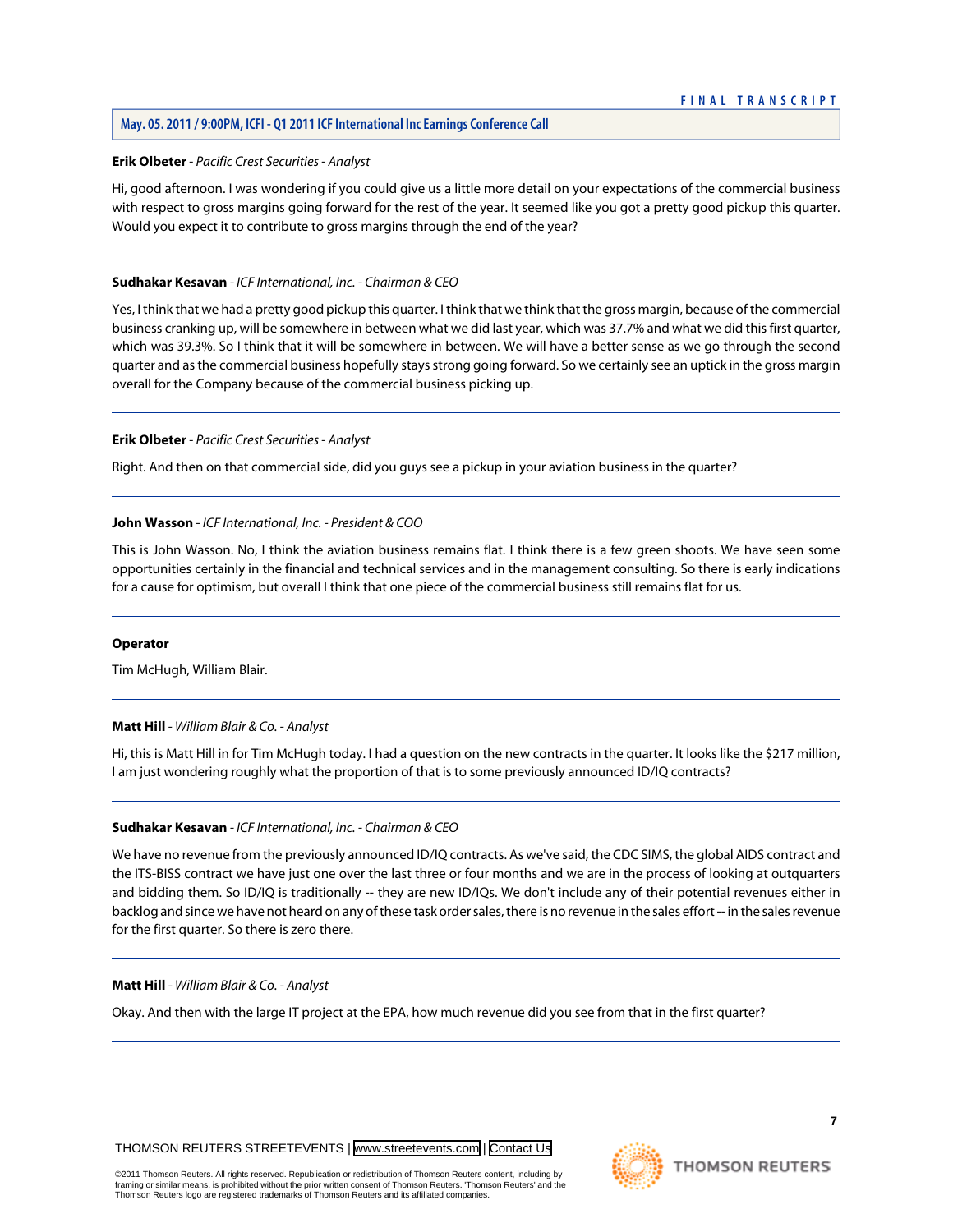# **Ron Vargo** *- ICF International, Inc. - CFO*

We just won that in the last quarter. So again, I think we are just starting to see task order proposals coming out. So we still have -- we are submitting task order bids, but we have not won any task orders under that contract or booked any revenue under that contract yet.

#### **Operator**

<span id="page-8-0"></span>Eric Prouty, Canaccord.

# **Eric Prouty** *- Canaccord Genuity - Analyst*

Great, thanks. Good quarter also. A quick question back to the commercial side of the business, if you look at your pipeline, is the pipeline of opportunities in commercial as great as the percent of revenue you booked this quarter or would you expect, as government picks up, for that percent in commercial to head back down again?

# **Sudhakar Kesavan** *- ICF International, Inc. - Chairman & CEO*

For us, the commercial business, when you count it all now, because they are energy efficiency contracts, which are multiyear contracts, therefore, we have some backlog, substantial backlog for the multiyear contract in our backlog, but traditionally our commercial business is very fast velocity. The (inaudible) does not have that much of backlog, but I think it is fair to say that we have a significant amount of backlog because of the long-term energy efficiency contracts. And we think that if we, going forward -- there are some things in the pipeline, which we win, the backlog will only go up. So I think that the energy efficiency contracts I am talking about, the commercial ones because of the long-term nature, three, four, five years sometimes, those will -- the backlog will go up. Was that the question?

# **Eric Prouty** *- Canaccord Genuity - Analyst*

Yes. And also just a follow-up to that would be more just on the rate of opportunities. I mean are you seeing the number and the rate of opportunities increasing in the commercial side? And how much of that is just specific to your end markets and how much of that would you attribute just to an improving economy?

# **Sudhakar Kesavan** *- ICF International, Inc. - Chairman & CEO*

I think it is to do with -- there are a certain number of states -- I think there are 34 states, which have energy efficiency programs, so clearly there are more states which can do it. We are obviously not present in all the states and we would certainly like to expand our presence in some of these states. So we are making every effort to do so. So we believe that the opportunities will continue to be strong in that arena and I think most of these opportunities are not focused that much on the economy. They are more regulated utilities, which basically levy -- the Public Service Commission levees public benefits charges, which fund these opportunities.

So I think that it is more to do with the fact that there is a need for energy conservation. The Public Service Commission wants the utilities, the regulating entities to do it and therefore that is why it happens. So we think that, as that trend spreads across the country, there will be more and more states, which will be doing it and we certainly want to be commissioned to exploit those opportunities in those states.



Thomson Reuters logo are registered trademarks of Thomson Reuters and its affiliated companies.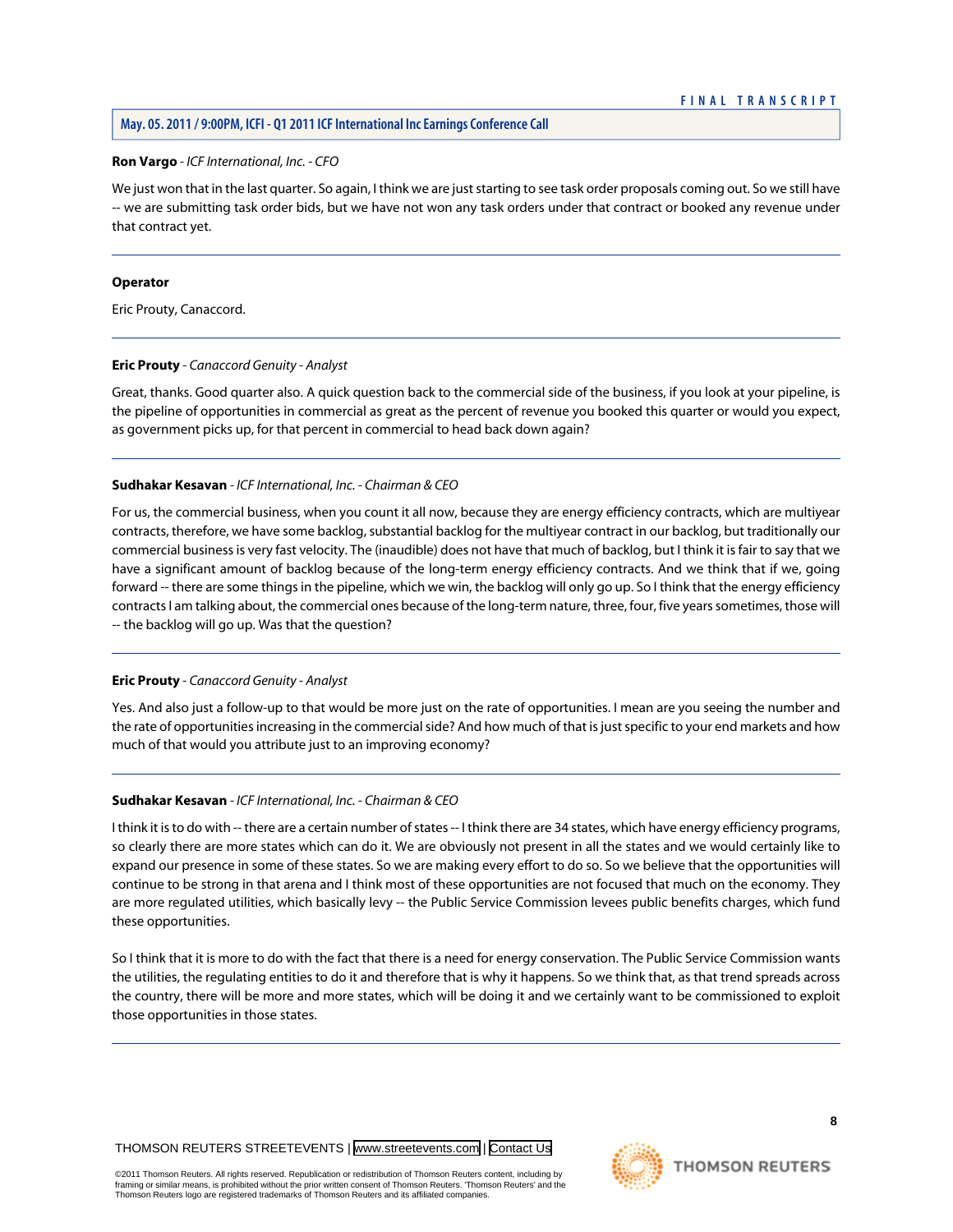# **May. 05. 2011 / 9:00PM, ICFI - Q1 2011 ICF International Inc Earnings Conference Call**

# **John Wasson** *- ICF International, Inc. - President & COO*

This is John Wasson. I will just maybe add a little more color. I agree with Sudhakar that the energy efficiency rate opportunities in commercial remain quite strong. I do think that we have seen in the last quarter a pickup in our commercial energy transaction business around mergers and acquisitions and asset valuation. And so I think part of what we are seeing here is certainly a pickup and improvement in that market, which should be reflected in the sales and pipeline going forward.

As I mentioned, the third piece of our commercial business, the aviation, I think remains flat. So we are hopeful to see improvement there in the next quarter or two. But we certainly have seen an improvement in the transactional energy business in the last quarter.

# **Operator**

<span id="page-9-0"></span>Edward Caso, Wells Fargo.

# **Rick Escilson** *- Wells Fargo Securities - Analyst*

Yes, hi. It is actually Rick Escilson on for Ed. Just a quick question on the expected weakness in the federal bookings in Q2. Have those bookings or have those opportunities just been pushed out or have you seen opportunities canceled as a result of the budget agreement that was reached to avert the shutdown?

# **Sudhakar Kesavan** *- ICF International, Inc. - Chairman & CEO*

No, I am just anticipating that they may be pushed out. There are still two months to go and who knows, they might decide to bounce back and quickly make decisions. But I think they have all been -- they have just been pushed back. We don't see any cancellations.

# **Rick Escilson** *- Wells Fargo Securities - Analyst*

Okay, thanks a lot.

# <span id="page-9-1"></span>**Operator**

(Operator Instructions). Tim Quillin, Stephens Inc.

# **Tim Quillin** *- Stephens Inc. - Analyst*

Hey, how are you? Nice numbers. I think there is a lot of questions about the commercial business probably because analysts are tired of talking about federal this quarter. So the commercial business was up nicely, growing nicely. I am wondering if there is anything that is in there that would fluctuate, that is maybe not sustainable in the quarter. And maybe if you could break down what the components of the commercial revenue are, how much is the energy efficiency programs and what else is in there for us. Thanks.

# **Sudhakar Kesavan** *- ICF International, Inc. - Chairman & CEO*

We traditionally don't break these things down, so we won't do that starting now, but what we did indicate earlier is that the performance incentives, which cranked up our gross margin this quarter, will not recur every quarter, which is why the gross